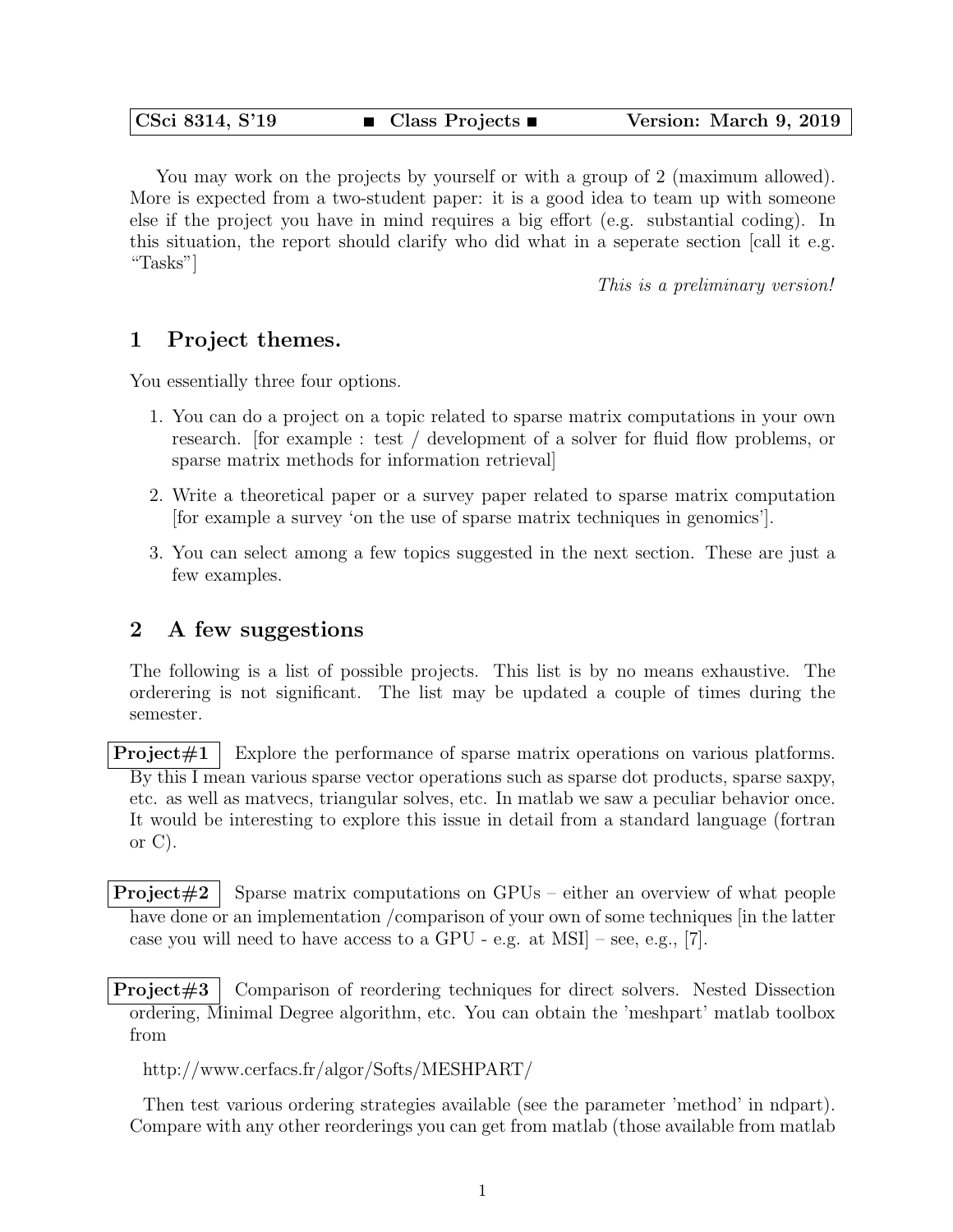are are colamd and symrcm). If you prefer you can do this project in C or Fortran and download a few reordering techniques available.

**Project**#4 Generate linear systems from IFISS CDF code and integrate different solvers into ifiss. Ifiss is a matlab code for finite element discretization and solution of various fluid dynamics problems. The code can be downloaded from here:

http://www.maths.manchester.ac.uk/ djs/ifiss/

**Project**#5 Explore the use of sparse matrices in signal processing, e.g., the problem of Dictionary learning, see for example [9].

**Project** $\#6$  There are very interesting applications of sparse matrix techniques in computer graphics. One such application (or a class of applications actually) is *Poisson Image* Editing. This consists of modifying images in a seamless way. Modifications may include importing a piece from another image ('cloning'), illumunation changes, background color modifications, seamless tiling, etc.. This leads to solving sparse linear systems, specifically after discretizing a Poisson equation. The main reference is [13].

**Project**#7 Present an overview of methods used in image segmentation. A few good starting points: [17, 12].

**Project** $\#8$  Sparse tensors and applications. Tensors have become very important due to their use in image/video processing. More recently, *Sparse* tensors have appeared as an important tool in text processing for example. Here are a couple of references: [16, 1, 15].

**Project** $\#9$  Explore sparsity on Deep Neural networks.. It is known that the types of nonlinear functions used in neural networks tend to introduce sparsity. It is not clear how/whether this has been effectively exploited by practitioners so far. This could be am exciting study on a subject of great current interest. A few recent references are [8, 10, 11, 5].

**Project** $\#10$  Sparse matrix techniques are also finding their way in bio-informatics. The Non-Negative Matrix Factorization (NMF) becomes an attractive alternative to the SVD. A sparse version of the technique seems to be getting very popular in bio-informatics. The starting paper here is [4] but there are others.

**Project** $\#11$  | Along the same lines an important recent area of research centers around "matrix completion", i.e., the problem of finding missing entries in a given matrix. The best illustration of this is in recommender system: you are given a matrix of ratings of (e.g.) movies by individuals and you would like to guess some of those entries which are not filled up for the purpose or recommending movies (or books to by as is done in Amazon).. There are many references here - a good starting point for recommender systems is [14]. To study the problem in-depth see for example [6, 2, 3]. An idea that is key in this topic is the judicious use of norms to control sparsity and rank.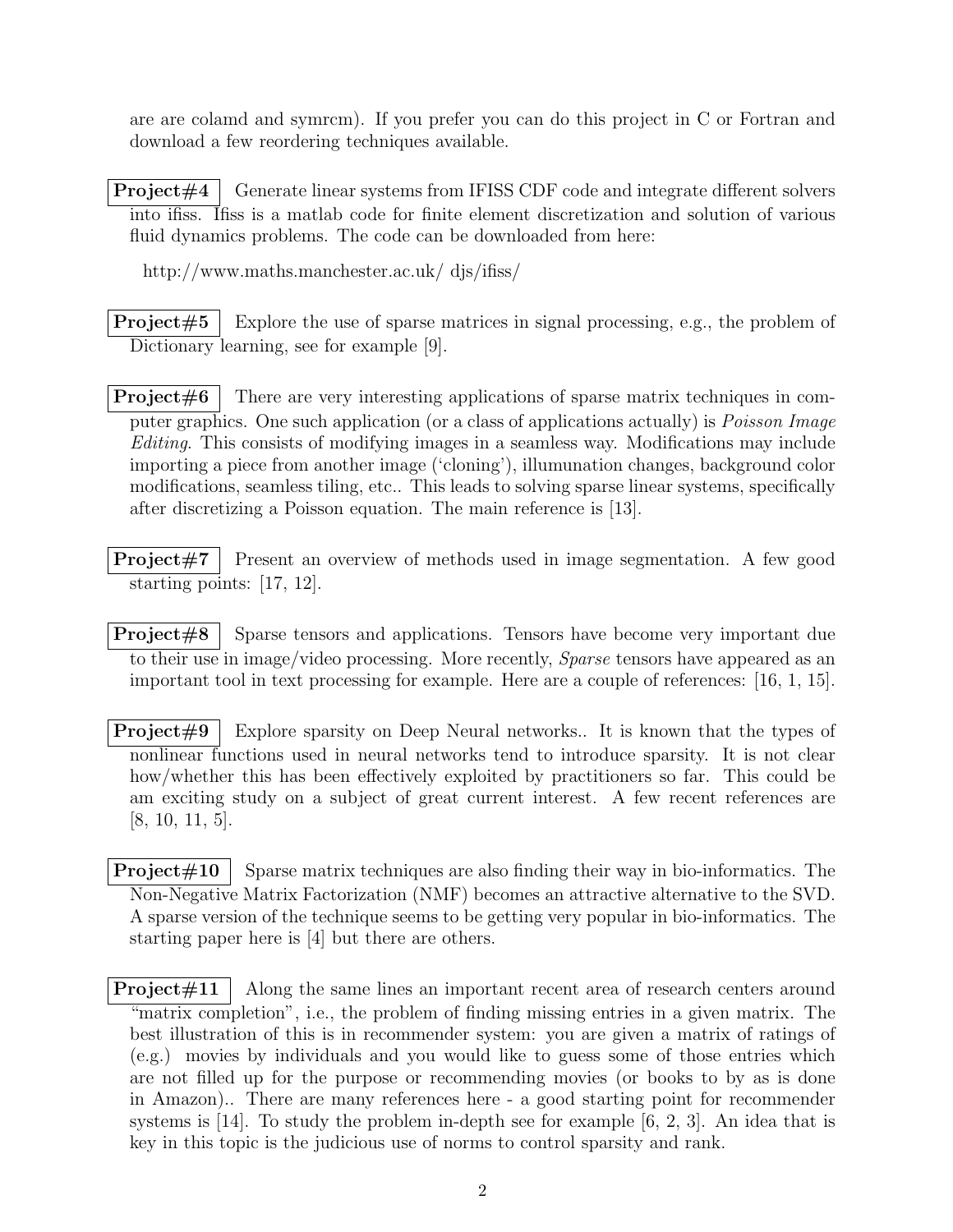## References

- [1] M. Baskaran, B. Meister, N. Vasilache, and R. Lethin. Efficient and scalable computations with sparse tensors. In 2012 IEEE Conference on High Performance Extreme Computing, pages 1–6, Sep. 2012.
- [2] Emmanuel Cands and Benjamin Recht. Exact matrix completion via convex optimization. Foundations of Computational Mathematics, 9:717–772, 2009. 10.1007/s10208-009-9045-5.
- [3] Emmanuel J. Cands and Terence Tao. The power of convex relaxation: Near-optimal matrix completion. IEEE Transactions on Information Theory, 56(5):2053–2080, 2010.
- [4] Yuan Gao and George Church. Improving molecular cancer class discovery through sparse non-negative matrix factorization. Bioinformatics, 21:3970–3975, 2005.
- [5] Benjamin Graham. Spatially-sparse convolutional neural networks. CoRR, abs/1409.6070, 2014. available from arXiv:https://arxiv.org/abs/1409.6070v1.
- [6] R.H. Keshavan, A. Montanari, and Sewoong Oh. Matrix completion from a few entries. IEEE Transactions on Information Theory, 56(6):2980 –2998, june 2010.
- [7] Ruipeng Li and Yousef Saad. Gpu-accelerated preconditioned iterative linear solvers. The Journal of Supercomputing, 63(2):443–466, 2013.
- [8] Baoyuan Liu, Min Wang, Hassan Foroosh, Marshall Tappen, and Marianna Pensky. Sparse convolutional neural networks. In The IEEE Conference on Computer Vision and Pattern Recognition (CVPR), June 2015.
- [9] Julien Mairal, Francis Bach, Jean Ponce, and Guillermo Sapiro. Online learning for matrix factorization and sparse coding. JMLR, 11:1960, 2010.
- [10] A. Parashar, M. Rhu, A. Mukkara, A. Puglielli, R. Venkatesan, B. Khailany, J. Emer, S. W. Keckler, and W. J. Dally. Scnn: An accelerator for compressed-sparse convolutional neural networks. In 2017 ACM/IEEE 44th Annual International Symposium on Computer Architecture (ISCA), pages 27–40, June 2017.
- [11] JongSoo Park, Sheng R. Li, Wei Wen, Ping Tak Peter Tang, Hai Li, Yiran Chen, and Pradeep Dubey. Faster cnns with direct sparse convolutions and guided pruning. In ICLR 2017, 2017. Available from arXiv: https://arxiv.org/abs/1608.01409.
- [12] Bo Peng, Lei Zhang, and David Zhang. A survey of graph theoretical approaches to image segmentation. Pattern Recognition,  $46(3):1020 - 1038$ , 2013.
- [13] P. Pérez, P. Gangnet, and A. Blake. Poisson image editing. ACM Trans. Graphics, 22(3):313–318, 2003.
- [14] B. Sarwar, G. Karypis, J. Konstan, and J. Riedl. Application of dimensionality reduction in recommender systems – a case study. In ACM WebKDD, Web Mining for E-Commerce Workshop, 2000.